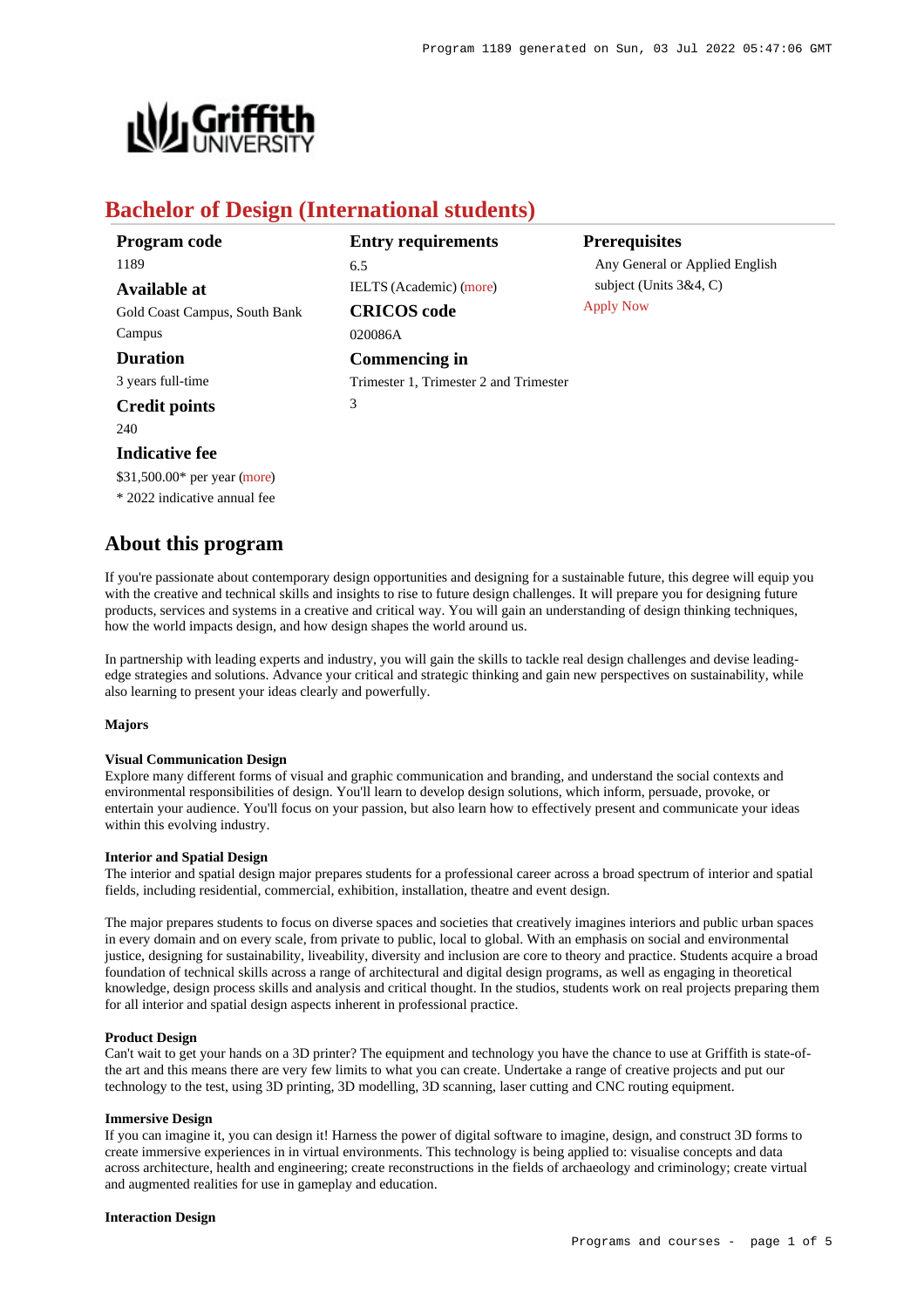Taking a multidisciplinary approach, the interaction design major will develop your technical competency and digital creativity.

Study interactive design methods, electronic audio, visual media, computation and critical thinking. Combine these skills to produce imaginative concepts, functioning prototypes, digital audio-visual artefacts, and technically mediated interaction designs for everyday life.

## **Industry and expert connections**

Work on projects for real clients through our LiveWorm and LiveSpace work integrated learning studios. Take up exciting work placements to build your portfolio and cultivate important industry contacts and networks.

At Queensland College of Art (QCA) we maintain strong links with industry to ensure we develop degrees based on the latest market trends and employer demand. Our industry partnerships and collaborations unlock all kinds of opportunities for students studying at the QCA. Partnerships with large events such as Bleach\* Festival, Botanica, and organisations such as Business South Bank offer unique learning experiences and connect you to industry while you're studying.

#### **Graduate outcomes**

Our design graduates will have unprecedented opportunity to contribute and lead in vital new forms of social and economic development. Designers work across a range of fields roles, including interior design, product and service design and graphic design as well as interactive and 4D design. Our Bachelor of Design allows you to choose which area you would like to specialise in through a choice of five majors.

#### **Flexibility**

**Tailor your timetable** - Even if you study full-time on-campus, you may still be able to customise your degree to suit your needs. From a range of tutorial times to online access to lectures and other course material, we're here to help you fit study in with your work and life commitments.

#### **Global mobility**

An array of inspiring overseas study opportunities, ranging from a few weeks to a year, are available for students in this degree. Visit [Go Global Griffith](https://www.griffith.edu.au/go-global) for more information

# [My attendance during the program](https://www148.griffith.edu.au/programs-courses/Program/1189/Overview/International#attendance)

## **Attendance information**

The Bachelor of Design is offered full-time and part-time on-campus at South Bank and Gold Coast.

#### **Studying amid COVID-19**

The University's Mandatory COVID-19 Vaccination or Testing policy is under review and consultation and will be suspended from 14/4/2022. Please visit [Studying amid COVID-19](https://www.griffith.edu.au/coronavirus/studying-amid-covid-19) for more information.

If you are an International student on a student visa, you must ensure that you enrol in a way that will allow you to complete your enrolment within the expected program duration as stated on your Confirmation of Enrolment (CoE).

#### **Work-integrated learning**

The Bachelor of Design has a range of high quality work-integrated learning opportunities available to our students in all five majors. These experiences will build your disciplinary knowledge, skills and understanding to prepare you for a career in the design industry.

Courses within this degree include work-integrated learning experiences such as:

- professional practice/work placements with industry partners or in our in-house design studios- LiveWorm and LiveSpace,
- industry projects embedded in the curriculum,
- volunteer work for organisations such as not-for-profit organisations,
- learning activities within virtual and simulated work environments.

To experience this type of learning, you need to enrol in specific courses that may be either core or elective to your degree.

To complement your work-integrated learning, you may wish to undertake work experience. This is normally arranged by you with an employer you select, with approval from your Program Director.

# [My career opportunities](https://www148.griffith.edu.au/programs-courses/Program/1189/Overview/International#opportunities) **My career opportunities**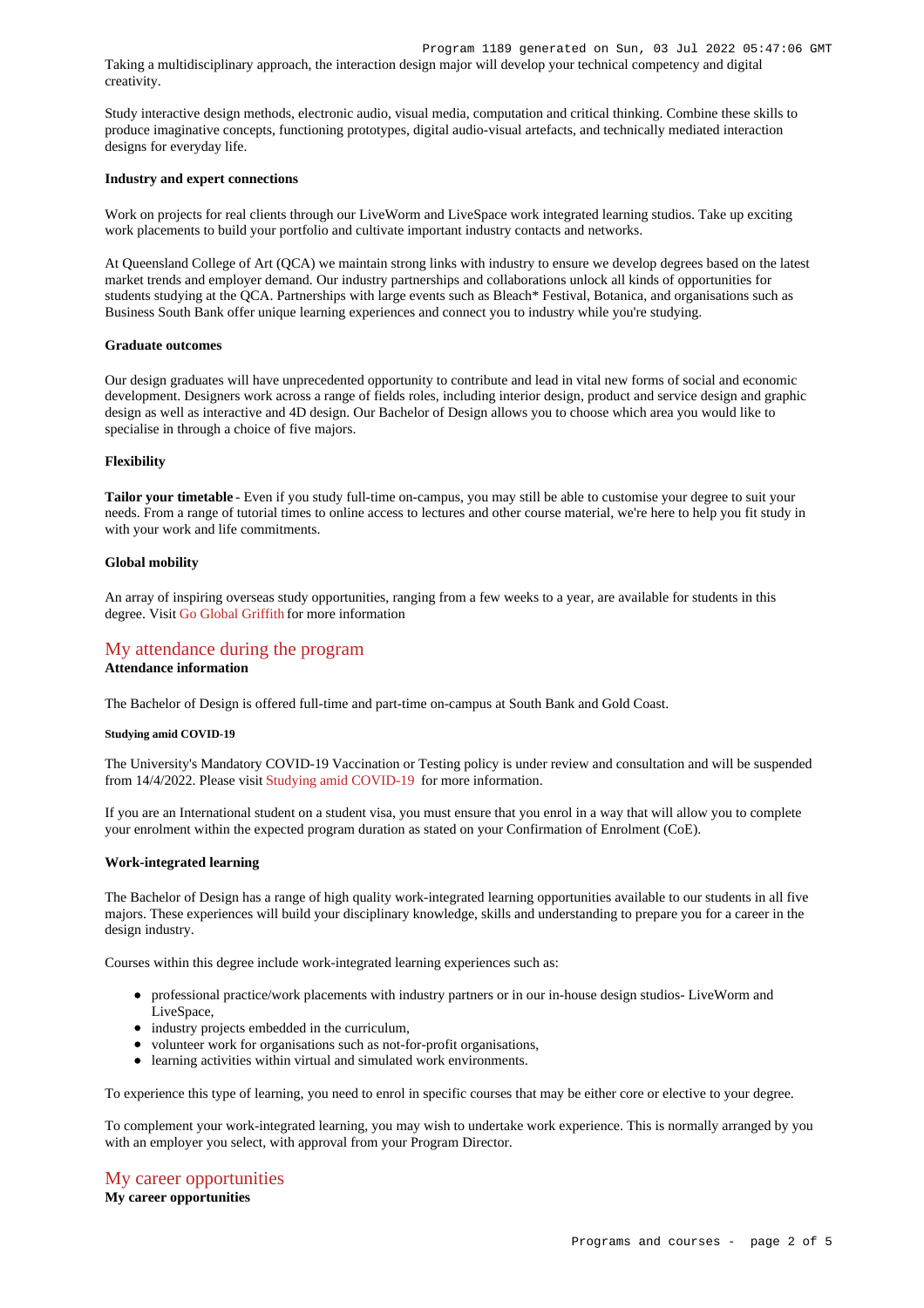Graduate prepared to join the ranks of adventurous designers changing the way we interact with our environment and enhancing the way we live. You'll gain the industry experience, networks and knowledge needed to succeed in cutting-edge design fields, opening opportunities for work in the fields of graphic design, interior design, product design, digital web design, design management, design education, film and television, theatre, furniture design, interaction design and immersive design and digital media.

Designers are needed in every organisation and in every industry. Organisations are recognising the value of integrating "design thinking" into their process and employ designers to help problem solve complex challenges in a constantly changing environment. You could be designing a new prototype for a clean energy company, an interior for a new housing typology, communicating information visually across a broad spectrum of media, or designing interactive and immersive experiences in simulated environments. This is a diverse career, which will be guided by your own interests and choice of major.

There is strong growth expected in the [number of graphic and web designers and illustrators](https://joboutlook.gov.au/Occupation?search=Career&code=2324), according to the Australian Government's Job Outlook. It is a very large profession in Australia and there are expected to be 67,000 people working in this profession by 2023, with around 5,400 job openings each year.

The number of people working as [Multimedia Designers \(in their main job\)](https://joboutlook.gov.au/occupations/multimedia-designers?occupationCode=232413) has grown consistently, while the number of industrial designers is expected to remain stable with an anticipated 800 job openings each year. Many people in these industries work full time and unemployment is below average.

The number of people working as Interior Designers (in their main job) grew very strongly over 5 years: from 7,800 in 2014 to 9,200 in 2019. There are expected to be 10,900 people working in this profession by 2024.

#### **Product Designer**

## **Key employment sectors**

- Professional, Scientific and Technical Services
- Manufacturing
- Retail Trade
- Automotive
- Wholesale Trade

#### **Potential job outcomes**

• Industrial/Product designer

#### **Commercial and industrial product development**

- Service Design
- Exhibition Design
- UX Design
- Furniture designer
- Glass designer

## **Graphic and Web Designers and Illustrators**

## **Key employment sectors**

- Advertising
- Sign and Logos
- Printing
- Marketing
- Information Media and Telecommunications
- Arts and Recreation Services

#### **Potential job outcomes**

- Graphic designer
- Advertising
- Publication designer
- Interactive media designer
- Branding specialist
- Illustrator
- Multimedia designer
- Web designer
- Digital content designer

## **Interior and Spatial Designer**

**Key employment sectors**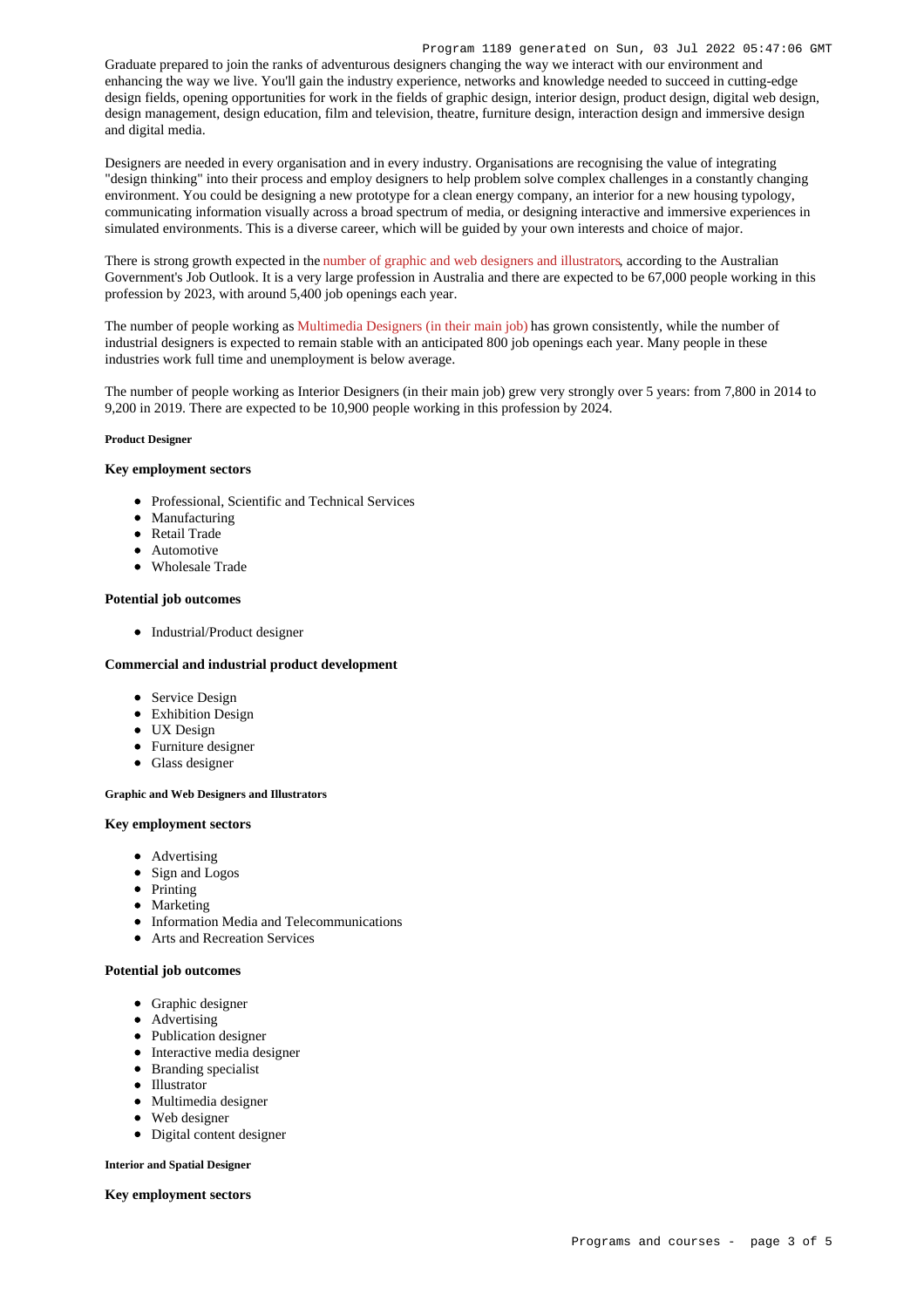- Architectual/Interior firms
- Engineering services
- Kitchen manufacturers
- Furniture manufacturers
- Construction
- Merchant/Retail

# **Potential job outcomes**

- Commercial Interior Designer
- Environmental Designer
- Residential Interior Designer
- Retail Interior Designer
- Production design
- Theatre/stage design
- Visual and spatial branding

#### **Immersive Designer**

# **Key employment sectors**

- Information and Technology
- Film Industry
- Animation Industry
- Marketing and Communication
- Education
- Design and Architecture

## **Potential job outcomes**

- Virtual reality specialist
- Augmented reality Designer
- Visualiser
- Educational designer
- 3D modeller

# **Interaction Designer**

## **Key employment sectors**

- Information and Technology
- Film Industry
- Animation industry
- Marketing and Communication
- Education
- Design and Architecture
- Arts and performance sector

## **Potential job outcomes**

- UX designer
- UX researcher
- Digital experience architect
- Service designer
- Interaction designer
- Product design.

# [Program accreditation](https://www148.griffith.edu.au/programs-courses/Program/1189/Overview/International#accreditation)

# **Program accreditation**

The Bachelor of Design is recognised by the [Design Institute of Australia](http://www.dia.org.au/).

# [Professional recognition](https://www148.griffith.edu.au/programs-courses/Program/1189/Overview/International#recognition) **Professional recognition**

As a student and graduate, you can apply to become a member of the [Design Institute of Australia](http://www.dia.org.au/).

# [Pathways to further study](https://www148.griffith.edu.au/programs-courses/Program/1189/Overview/International#pathways) **Pathways to further study**

Graduates of this program may continue their studies by undertaking the [Bachelor of Design \(Honours\) \(2043\)](https://www148.griffith.edu.au/Search/Results?SearchText=2043) or one of the Programs and courses - page 4 of 5